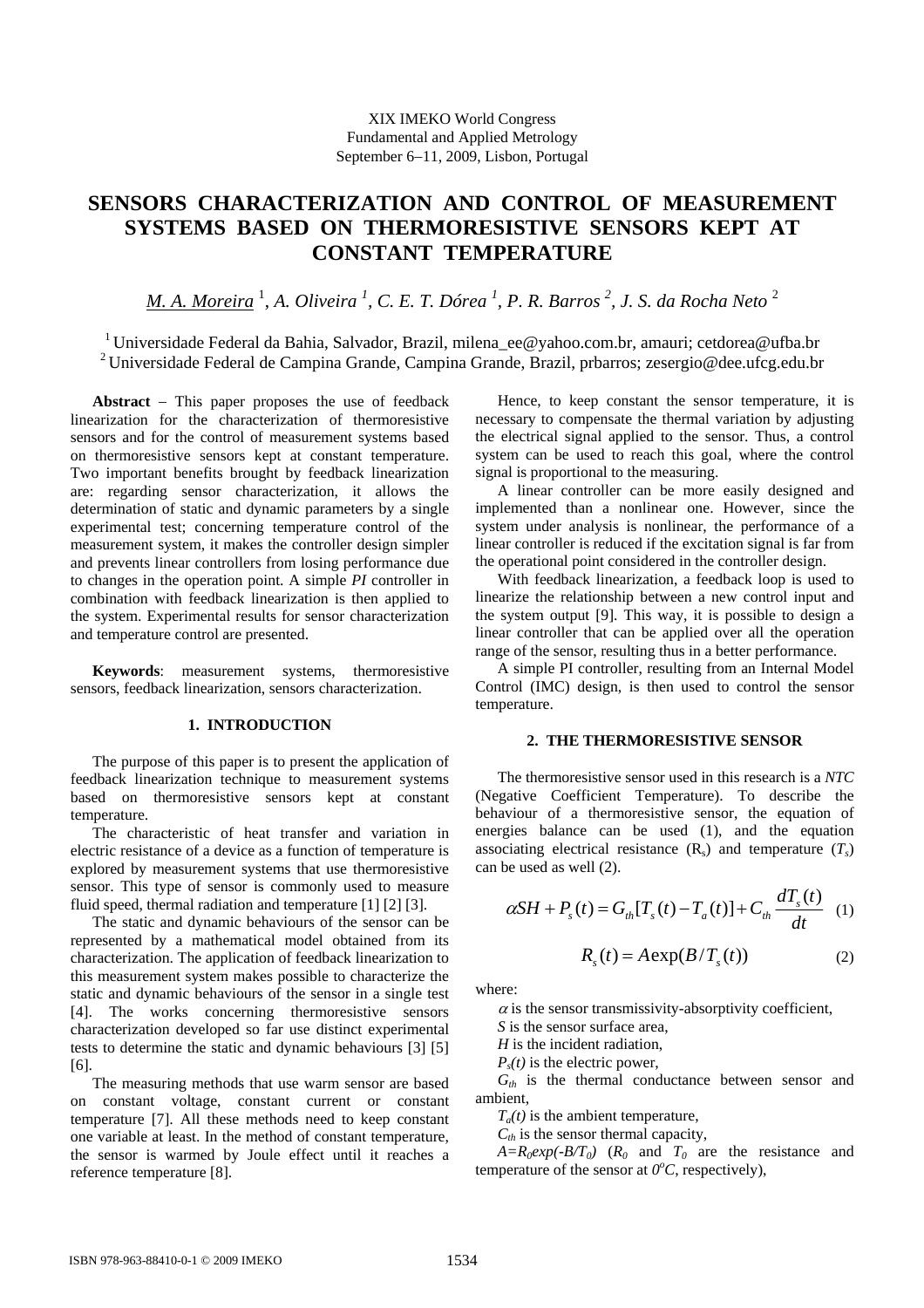and *B* is the temperature coefficient that depends on the sensor composition.

In experimental implementations is common to use voltage or electric current as excitation signal of the system (it is not possible to use electric power directly). Using electric current:

$$
P_s(t) = R_s(T_s(t))I_s^{2}(t)
$$
 (3)

Considering constant the ambient temperature  $T_a$ , (1) is rewritten as:

$$
\alpha SH + R_s(T_s(t))I_s^2(t) = G_{th}T_\Delta(t) + C_{th}\frac{dT_\Delta(t)}{dt}
$$
 (4)

where  $T_A(t) = T_s(t) - T_a$ . Hence, input  $I_s(t)$  and output  $T_A(t)$  are related by a nonlinear differential equation.

An experimental setup was developed for tests, characterization and control of the sensor temperature (Fig. 1).

The block *ambient with sensor* refers to a close housing where the sensor is kept. Hence, the incident radiation on the sensor surface is null  $(H=0)$ . The internal temperature is monitored by a thermometer in this close housing.

It can be attributed to the *signal conditioning circuit* (Fig. 2):

- (i) Provides the electrical decoupling between the data acquisition system and the sensor;
- (ii) Adjusts the *DAC* sensor excitation signal, and
- (iii) Adjusts the sensor output signal to the *ADC* input requirements.

In this paper, the thermoresistive sensor circuit is highlighted to simplify the theoretical analysis (Fig. 3).

The *data acquisition circuit board* is the *PCI6024E*, produced by National Instruments, and the man-machine interface is developed on *LABVIEW*. A virtual instrument was designed with this software, where a set of control functions allows quickly change the main program, insuring high flexibility on computer programming.

The manufacturer furnishes a table relating electrical resistance and temperature for the *NTC* used. This way, the values of the parameters *A* and *B* could be calculated from (2): *A=1354.06e-5*Ω *; B=3342.21K*. These parameters characterize the static behaviour of the sensor. The feedback linearization developed in the present work makes possible to determine the dynamic parameter (time constant,  $\tau$ ) and another static parameter (DC gain,  $G_{th}$ ) in a single test.



Fig. 1. Block diagram of experimental setup.



Fig. 2. Developed electronic circuit schematics



Fig. 3. Electronic sub-circuit.

## **3. FEEDBACK LINEARIZATION**

#### *3.1. Theoretical development*



Fig. 4. Electronic sub-circuit with feedback linearization.

The proposed feedback linearization scheme is shown in Fig. 4. From this figure one can deduce:

$$
I_s(t) = \frac{V_{in}(t)}{R_{in}} \tag{5}
$$

$$
V_{in}(t) = \frac{a(t)}{b(t)} = \frac{a(t)}{V_s(t)}
$$
(6)

From (5) and (6),

$$
P_s(t) = V_s(t)I_s(t) = \frac{a(t)}{R_{in}}
$$
 (7)

In this case,  $a(t)$  is a virtual variable that is equivalent to the electric power dissipated by the sensor multiplied by the value of  $R_{in}$ . It is necessary to define a new input variable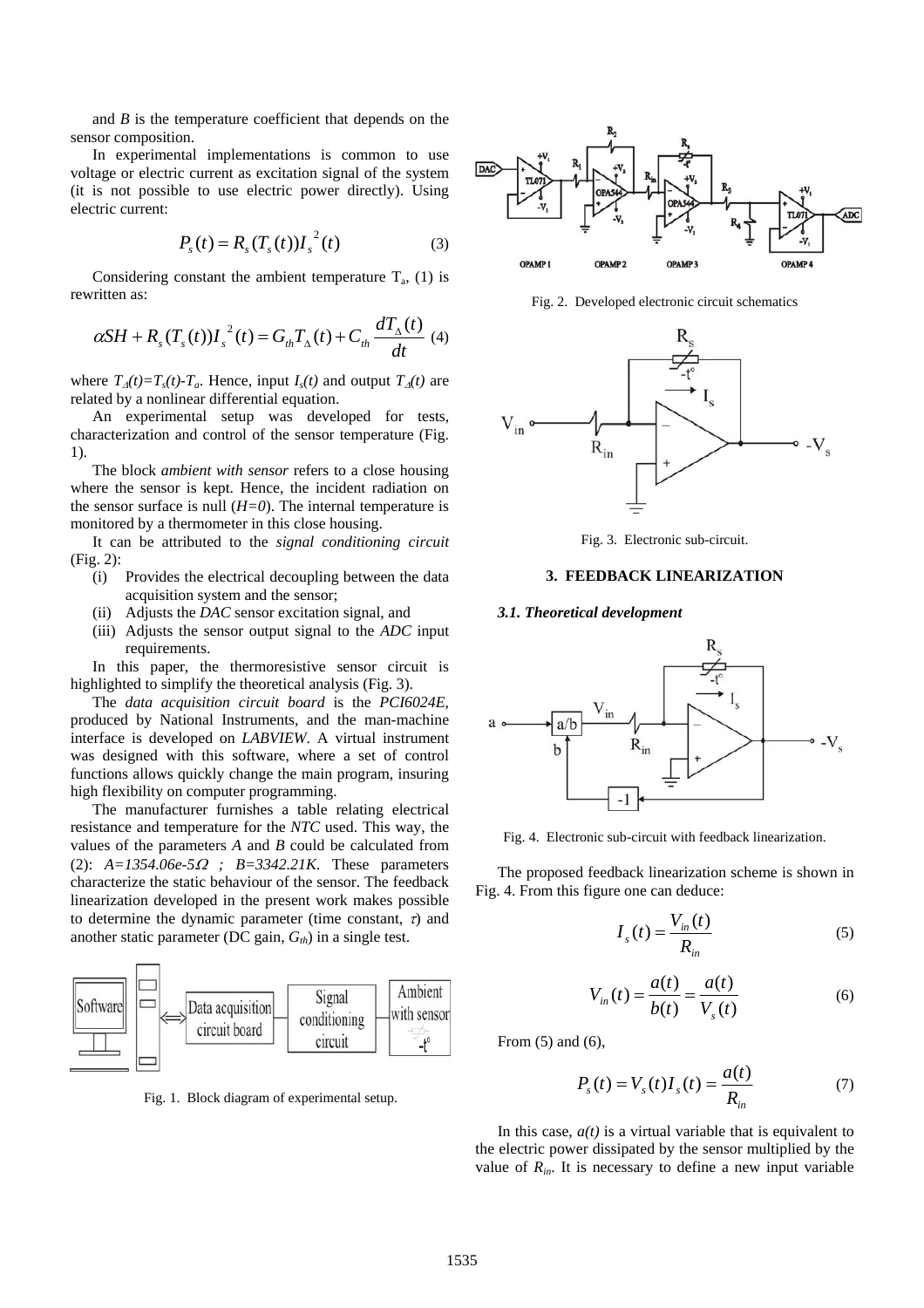$(P_x(t))$  to distinguish this virtual product from the real electric power:

$$
P_x(t) = \frac{a(t)}{R_{in}} \tag{8}
$$

Considering null the incident radiation (*H=0*), assuming constant the ambient temperature, and adopting the new input variable defined in (8), (1) can be rewritten as:

$$
P_x(t) = G_{th}T_{\Delta}(t) + C_{th}\frac{dT_{\Delta}(t)}{dt}
$$
 (9)

From this equation one can note that the feedback system is linear with respect to the new input variable  $P_x(t)$ .

The transfer function in the linearized system (applying the Laplace Transform in (9)) is a first order function:

$$
\frac{T_{\Delta}(s)}{P_{x}(s)} = \frac{1/G_{th}}{C_{th}} \frac{C_{th}}{S+1}
$$
(10)

## *3.2. Experimental results*

The sensor response (10) to a constant power  $P_{cte}$  is given by:

$$
T_{\Delta}(t) = \frac{P_{cte}}{G_{th}} (1 - e^{-t/\tau})
$$
 (11)

where  $\tau = C_{th}/G_{th}$ .

An increasing stair signal with *100s* per step (to guarantee that the sensor would be operating in steady state) was applied to both systems: without feedback linearization (non-linearized system), and with feedback linearization (linearized system). The responses are shown in Fig. 5 and Fig. 6.



Fig. 5. Output temperature with input in increasing steps (nonlinearized system).



Fig. 6. Output temperature with input in increasing steps (linearized system).

The relation  $T_{\Delta}/P_{cte}$  changes when the systems works at different operation points in the non-linearized systems. This time constant is called apparent  $(\tau_a)$ , and it does not correspond to the intrinsic time constant of the sensor  $(\tau)$ . The *DC* gain  $(G<sub>th</sub>)$  is given by:

$$
G_{th} = \frac{P_x}{T_{\Delta}} \tag{12}
$$

where  $\overline{P_x}$  and  $\overline{T_A}$  are the electrical power and the temperature difference in steady state, respectively.

The results for the static parameter  $(G<sub>th</sub>)$  and dynamic parameter  $(τ)$  for both systems are presented in Table 1.

In conclusion, for linearized systems it is possible to determine the static and dynamic behaviours with a single set of experimental data.

Table 1. DC gain and time constant in non-linearized and linearized systems.

| Step | Non-linearized   |             | Linearized       |           |
|------|------------------|-------------|------------------|-----------|
|      | $G_{th}$ (mW/°C) | $\tau_a(s)$ | $G_{th}$ (mW/°C) | $\tau(s)$ |
| 1    | 0.80             | 14.3        | 1.56             | 12.0      |
| 2    | 0.80             | 12.4        | 1.40             | 11.3      |
| 3    | 0.82             | 11.1        | 1.30             | 11.3      |
| 4    | 0.80             | 10.6        | 1.29             | 11.3      |
| 5    | 0.81             | 10.1        | 1.26             | 11.6      |
| 6    | 0.82             | 9.5         | 1.24             | 11.4      |
| 7    | 0.83             | 9.2         | 1.22             | 11.5      |
| 8    | 0.81             | 9.1         | 1.21             | 11.4      |
| 9    | 0.81             | 8.1         | 1.19             | 11.7      |
| 10   | 0.82             | 8.5         |                  |           |
| 11   | 0.82             | 7.8         |                  |           |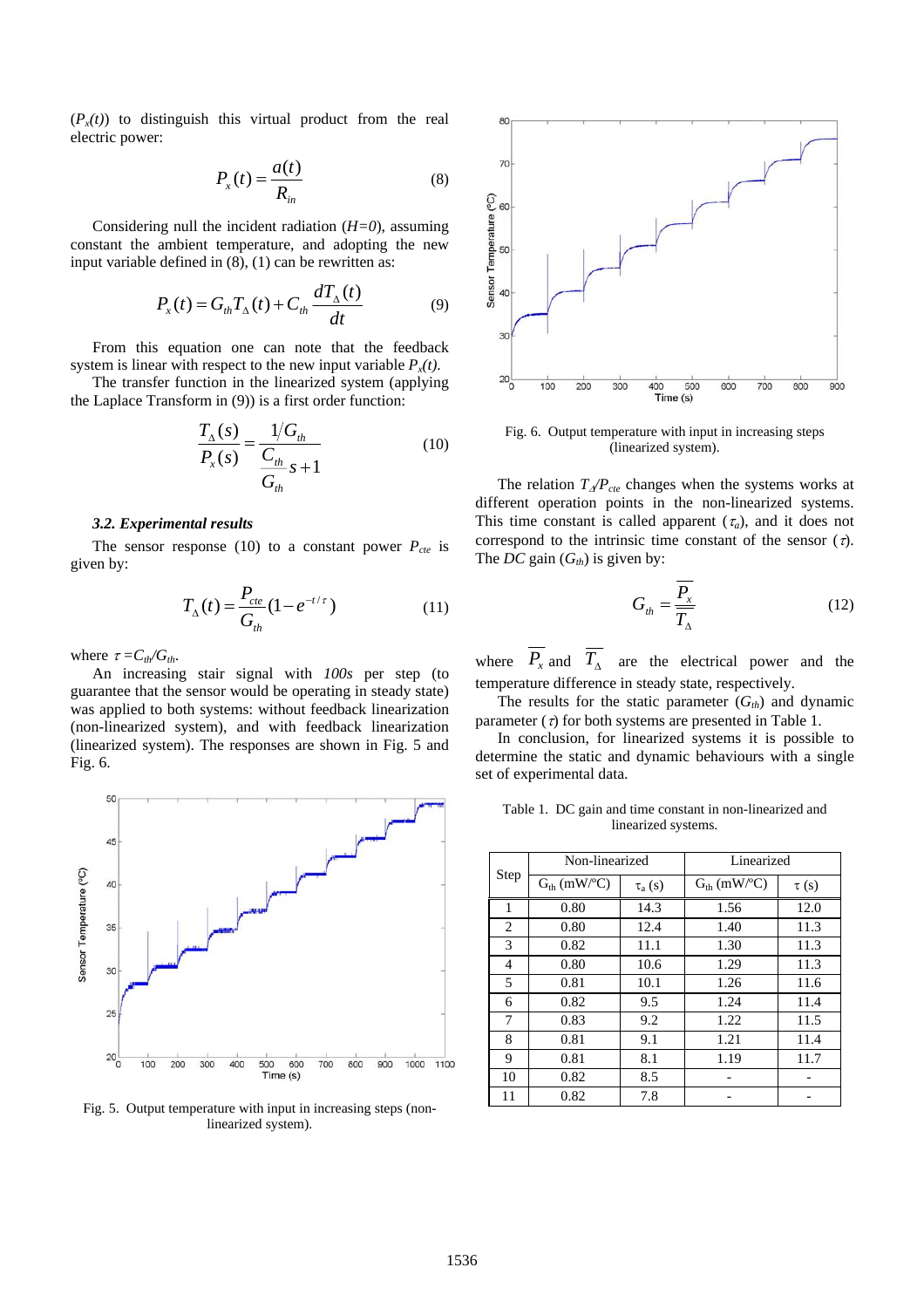#### **4.** *IMC* **CONTROLLER**

The control objective is to reach and stay in the setpoint as quick as possible. In this sense, the effects of external disturbances and variations at system parameters should be efficiently attenuated.

The *IMC* controller design has the advantage of considering the internal model of the process. By assuming that the system operates in a closed-loop form, this control strategy makes it possible to mitigate the influence of variations and disturbances cited above.

The adopted *IMC* structure is shown in Fig. 7.



Fig. 7. *IMC* control structure arranged like a conventional feedback structure.

It turns out that for a simple first order linear system, the *IMC* controller results in a *PI* controller whose zero cancels open loop pole, i.e.

$$
C(s) = K_p + \frac{K_I}{s} = K_p \frac{s + (K_I/K_p)}{s}
$$
 (13)

By choosing  $K_P = C_t/\tau_f$  and  $K_I = G_t/\tau_f$  (where  $\tau_f$  is the time constant of the *IMC* low pass filter), one has:

$$
C(s)G(s) = \frac{C_{th}s + G_{th}}{\tau_{f}s} \frac{1}{C_{th}s + G_{th}} = \frac{1}{\tau_{f}s}
$$
 (14)

and the following closed loop transfer function:

$$
\frac{Y(s)}{R(s)} = \frac{1}{\tau_f s + 1} \tag{15}
$$

#### *4.1. Experimental results*

To compare the performance of linearized and nonlinearized systems, two *PI* controllers have been implemented: one for each system. For the non-linearized system, a linear approximation around a specific operation point (*70ºC*) has been made. The results for the following test conditions are presented:

- (i) Setpoint increasing by five steps of *10ºC*, varying from *50ºC* up to *90ºC*, step duration of *60s*, closed loop time constant=*5s* (Fig. 8);
- (ii) Single setpoint by single step (*70ºC*), duration of *60s*, closed loop time constant=*5s* (Fig. 9).

It can be seen that both controllers could drive the temperature to the setpoint. However, in the non-linearized system overshoot occurs for all temperature steps, as well as for the designed operation point. Similar behaviour is observed in [10].

Considering the linearized system, by adjusting the system response curves using the least squares method, for each temperature step (Fig. 8), it was possible to calculate the time constants for each step. These values are shown on Table 2.



Fig. 8. Setpoint in increasing steps (continuous line), output of linearized system (dashed line) and output of non-linearized system (dotted line) with closed loop time constant=*5s*



Fig. 9. Setpoint (continuous line), output of linearized system (dashed line) and output of non-linearized system (dotted line) with closed loop time constant=*5s*

Table 2. Calculated time constant for linearized system with setpoint in increasing steps and designed closed loop time constant for 5s.

| Setpoint $(C)$ | Time<br>constant(s) | Variation of time<br>constant projected (%) |
|----------------|---------------------|---------------------------------------------|
| 50             | 4.48                | $-10.4$                                     |
| 60             | 5.41                | $+8.2$                                      |
| 70             | 5.78                | $+15.6$                                     |
| 80             | 5.92                | $+18.4$                                     |
|                | 6 OC                | $+20.0$                                     |

Other different tests of the controller using several closed-loop time constants have been done. The system behaves similarly as for the *5s* time constant. The results for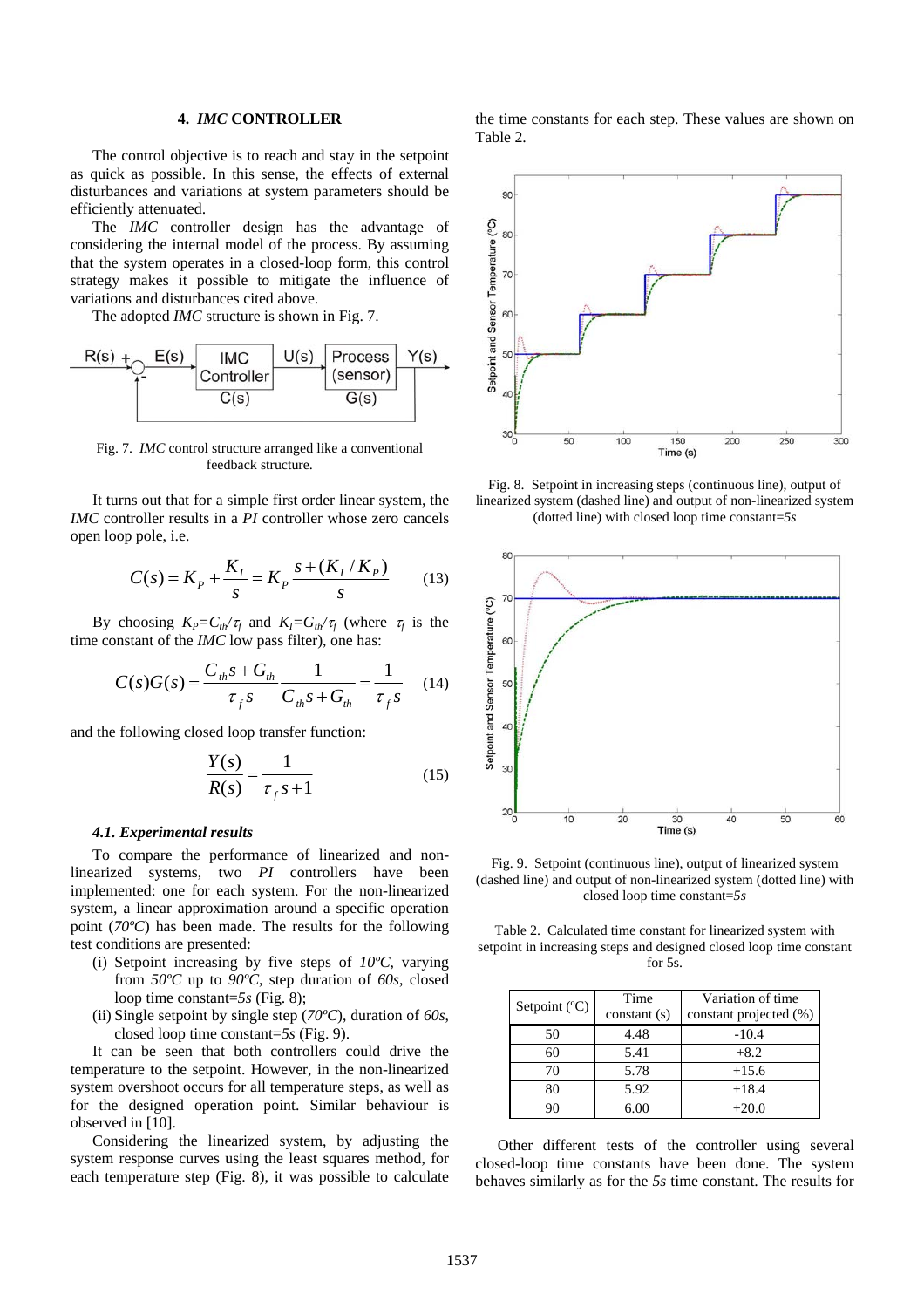the closed time loop constant designed for *0.5s* are shown in Fig. 10, Fig. 11 and Table 3. The tests conditions are:

- Setpoint increasing by five steps of *10ºC*, varying from *50ºC* up to *90ºC*, step duration of *10s* (Fig. 10);
- Single setpoint by single step (5*0ºC*), duration of *10s*, (Fig. 11).

Variations between the designed and the calculated time constants have been observed. Some of the reasons for this difference could be:

- (i) The expected pole-zero cancellation from the project of *IMC* controller is not precise;
- (ii) The determination of the time constant depends on a curve fitting.



Fig. 10. Setpoint in increasing steps (continuous line), output of linearized system (dashed line) and output of non-linearized system (dotted line) with closed loop time constant=*0.5s*



Fig. 11. Setpoint (continuous line), output of linearized system (dashed line) and output of non-linearized system (dotted line) with closed loop time constant=*0.5s* 

| Table 3. Calculated time constant for linearized system with        |
|---------------------------------------------------------------------|
| setpoint in increasing steps and designed closed loop time constant |
| for $0.5s$ .                                                        |

| Setpoint $(C)$ | Time<br>constant(s) | Variation of time<br>constant projected (%) |
|----------------|---------------------|---------------------------------------------|
| 50             | 0.44                | $-12$                                       |
| 60             | 0.45                | $-10$                                       |
| 70             | 0.47                | -6                                          |
| 80             | 0.48                |                                             |
| 90             | 0.55                | $+10$                                       |

## **5. CONCLUSIONS**

In this work, the direct use of electrical power as excitation parameter is proposed. This is due to the feedback linearization applied to the system, which also contributes for the characterization of sensor parameters in a single set of experimental test.

The *PI* controller designed by *IMC* technique was able to meet the imposed performance requirements The results for the linearized system showed to be better when compared to the non-linearized system.

As perspective for future woks we could mention:

- (i) The use of feedback linearization to characterize other kinds of thermoresistive sensors;
- (ii) The application of another control strategy in combination with feedback linearization;
- (iii) The use of the measurement system developed to measure physical variables.

#### **REFERENCES**

- [1] R. Pallas-Areny and J. G. Webster, *Sensors and signal conditioning*, John Wiley and Sons Ltd, 2001.
- [2] E. O. Doebelin, *Measurements systems: application and design*, McGraw Hill, 2004.
- [3] G. S. Deep, R. C. S. Freire, P. C. Lobo, J. S. da Rocha Neto, A. M. N. Lima, "Dynamic response of thermoresistive sensors", *IEEE Transactions on Instrumentation and Measurement*, nº 6, pp. 815-819, 1992.
- [4] M. A. Moreira, A. Oliveira, C. E. T. Dórea, P. R. Barros, J. S. da Rocha Neto, "Sensors characterization and control of measurement systems with thermoresistive sensors using feedback linearization", *IEEE International Instrumentation and Measurement Technology Conference (I2MTC'2008)*, pp. 2003-2008, 2008.
- [5] A. M. N. Lima, G. S. Deep, J. S. Da Rocha Neto, R. C. S. Freire, P. C. Lobo, "Identification of thermoresistive solar radiation sensors", *IEEE Transactions on Instrumentation and Measurement*, nº 2, pp. 133-138, 1994.
- [6] R. C. S. Freire, J. S. R. Neto, G. S. Deep, A. M. N. Lima, P. C. Lobo, "Experimental determination of the time constant of a thermoresistive sensor", *IEEE Instrumentation and Measurement Technology Conference (IMTC'94)*, pp. 450- 453, 1994.
- [7] G. R. Sarma, "Analysis of a constant voltage anemometer circuit", *IEEE Instrumentation and Measurement Technology Conference (IMTC'93)*, pp. 731-736, 1993.
- [8] C. G. Lomas, *Fundamentals of hot wire anemometry*, Cambridge University Press, 1986.
- [9] R. H. Middleton and G. C. Goodwin, *Digital control and estimations – an unified approach*, Prentice Hall, 1990.